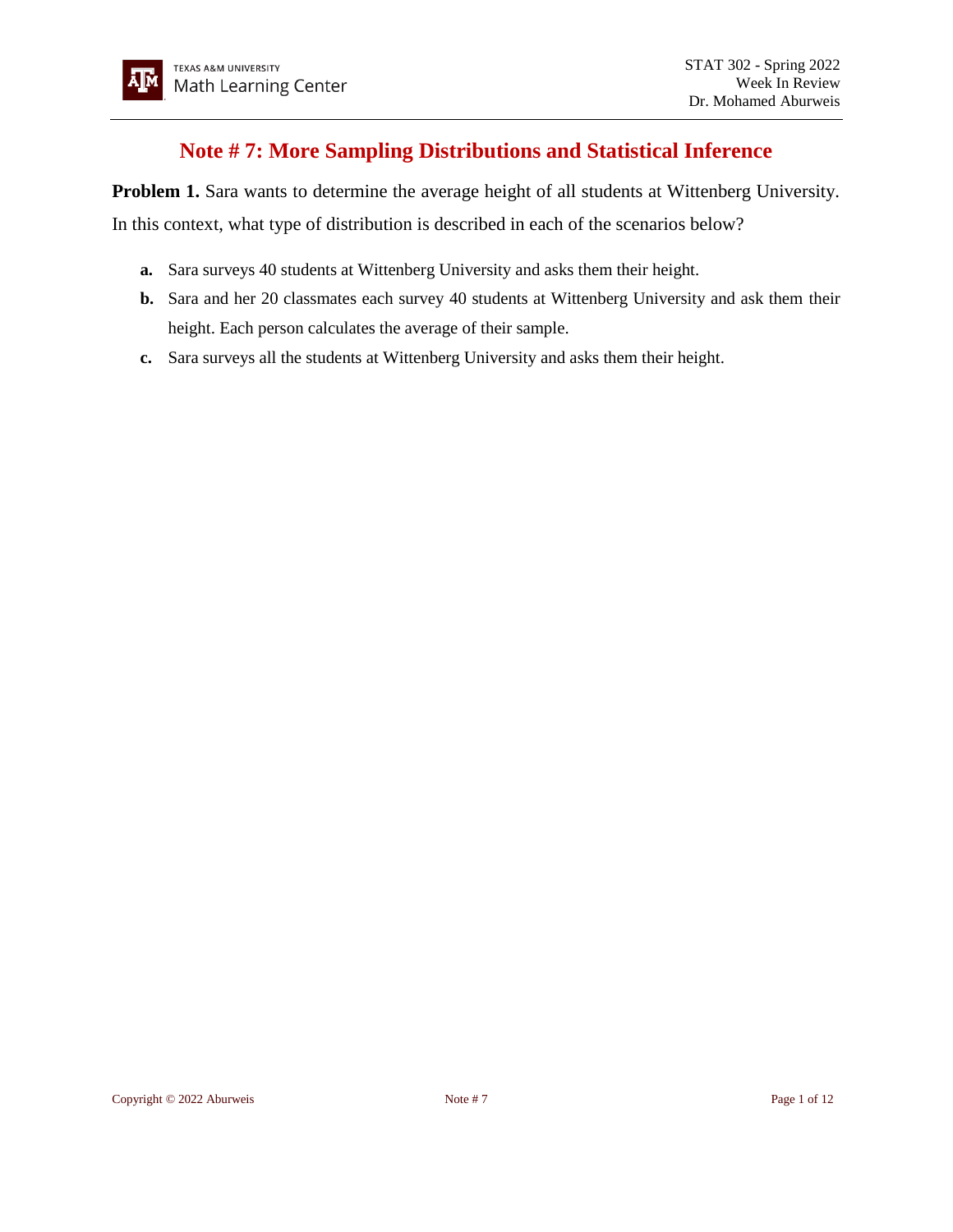

**Problem 2.** In a certain year, according to the National Census Bureau, the number of people living in a household had a mean of 4.2 and a standard deviation of 1.9. This is based on census information for the population. Suppose the Census Bureau instead had estimated this mean using a sample of 100 homes. Suppose the sample had a mean of 4.8 and a standard deviation of 1.5.

- **a.** What is the mean of the population distribution?
- **b.** What is the standard deviation of the population distribution?
- **c.** What is the mean of the data distribution?
- **d.** What is the standard deviation of the data distribution?
- **e.** What is the mean of the sampling distribution?
- **f.** What is the standard deviation of the sampling distribution?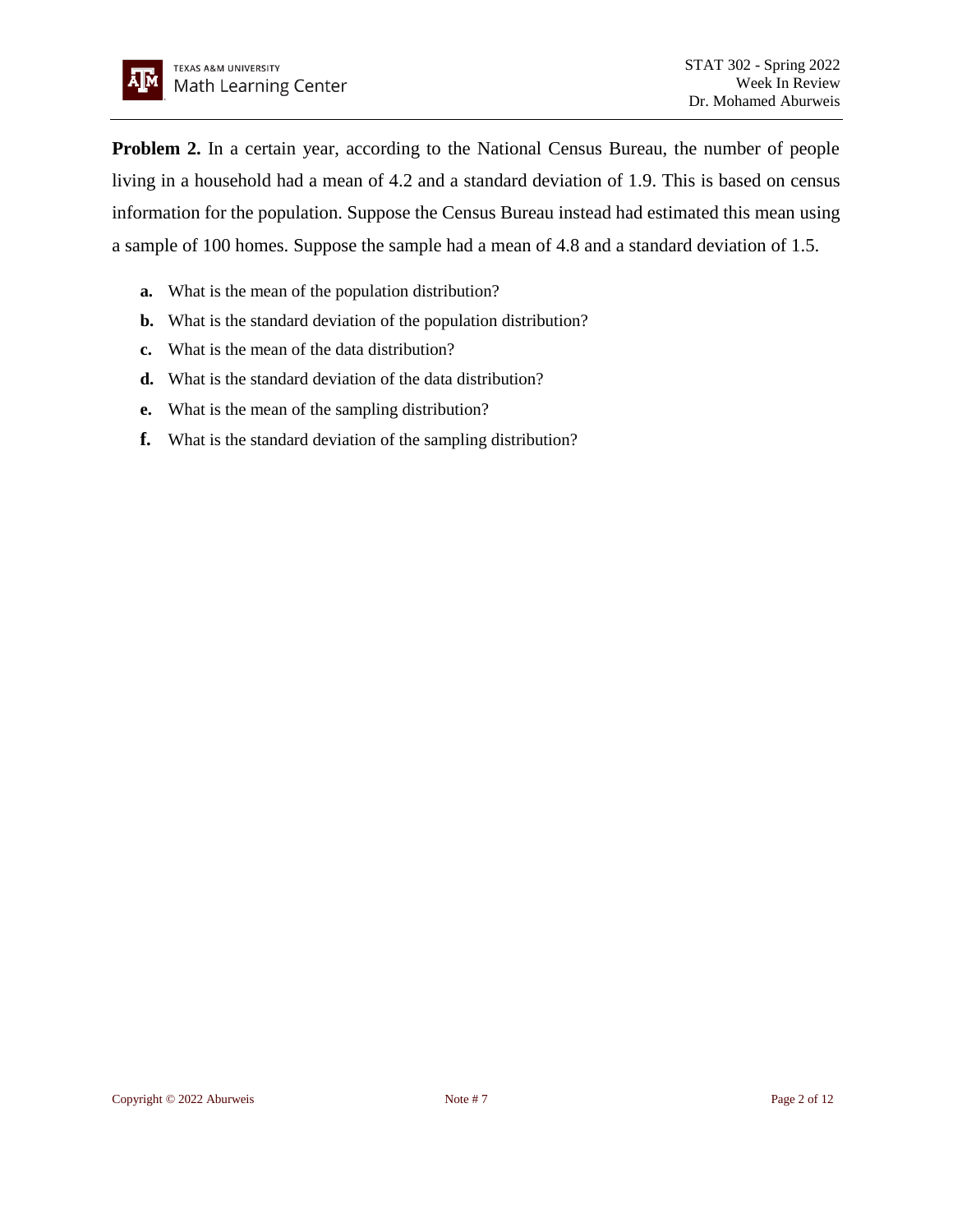**Problem 3.** The National Center for Health Statistics reports that the systolic blood pressure for all males 35-44 years old has a mean of 122 and a standard deviation of 12. The medical director of a very large company looks at the medical records of 100 randomly selected male executives in this age group and finds that the mean systolic blood pressure in this sample is  $\bar{x} = 128.4$ , with a standard deviation of 8.

- **a.** What is the mean of the sampling distribution of  $\bar{x}$ ?
- **b.** What is the standard deviation of the sampling distribution of  $\bar{x}$ ?
- **c.** What is the shape of the sampling distribution of  $\bar{x}$ ?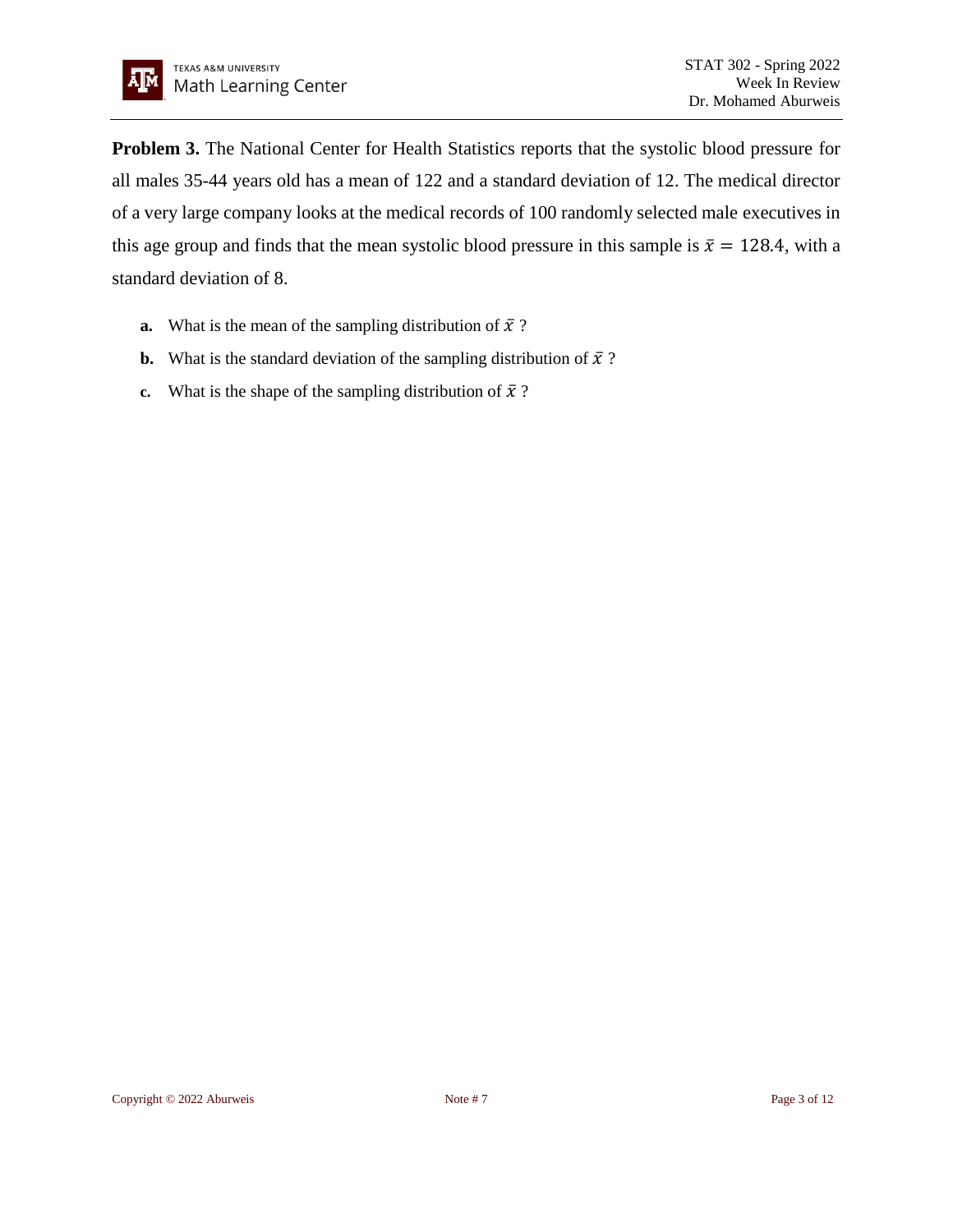**Problem 4.** A person's blood pressure is monitored by taking 5 readings daily. The probability distribution of his readings has a mean of 130 and a standard deviation of 6. Suppose the population distribution of his blood pressure readings is normal.

- **a.** What is the shape of the sampling distribution of  $\bar{x}$  for a sample size of 5?
- **b.** What is the probability that the sample mean exceeds 135 for a sample size of 5?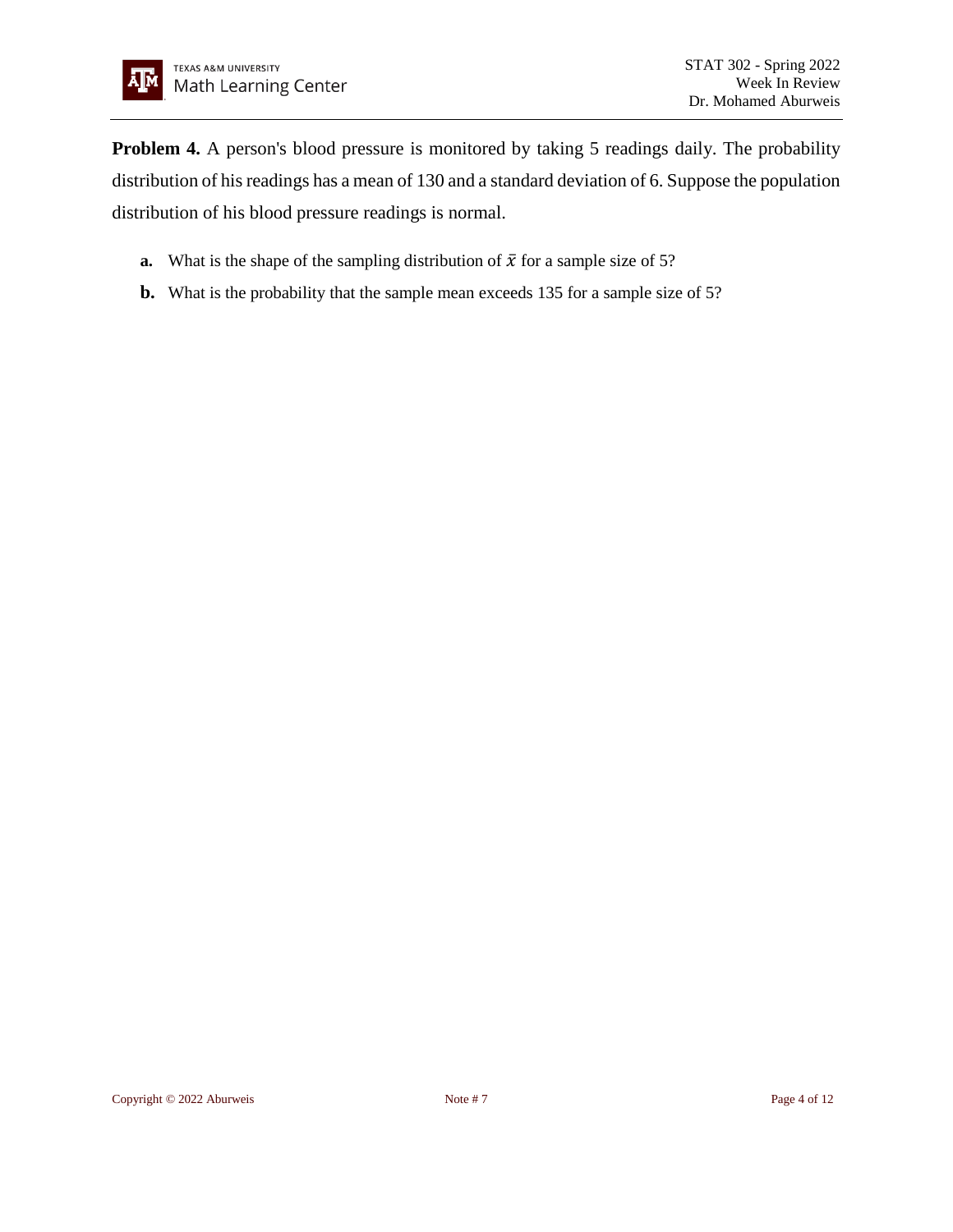**Problem 5.** Preschool aged children are on average 40 inches tall with a standard deviation of 3.1 inches.

- **a.** What is the probability that a randomly chosen preschool aged child is less than 37 inches tall?
- **b.** Describe the sampling distribution of the mean height of 36 randomly chosen preschool aged children.
- **c.** What is the probability that the mean height of 36 preschool aged children is less than 37 inches?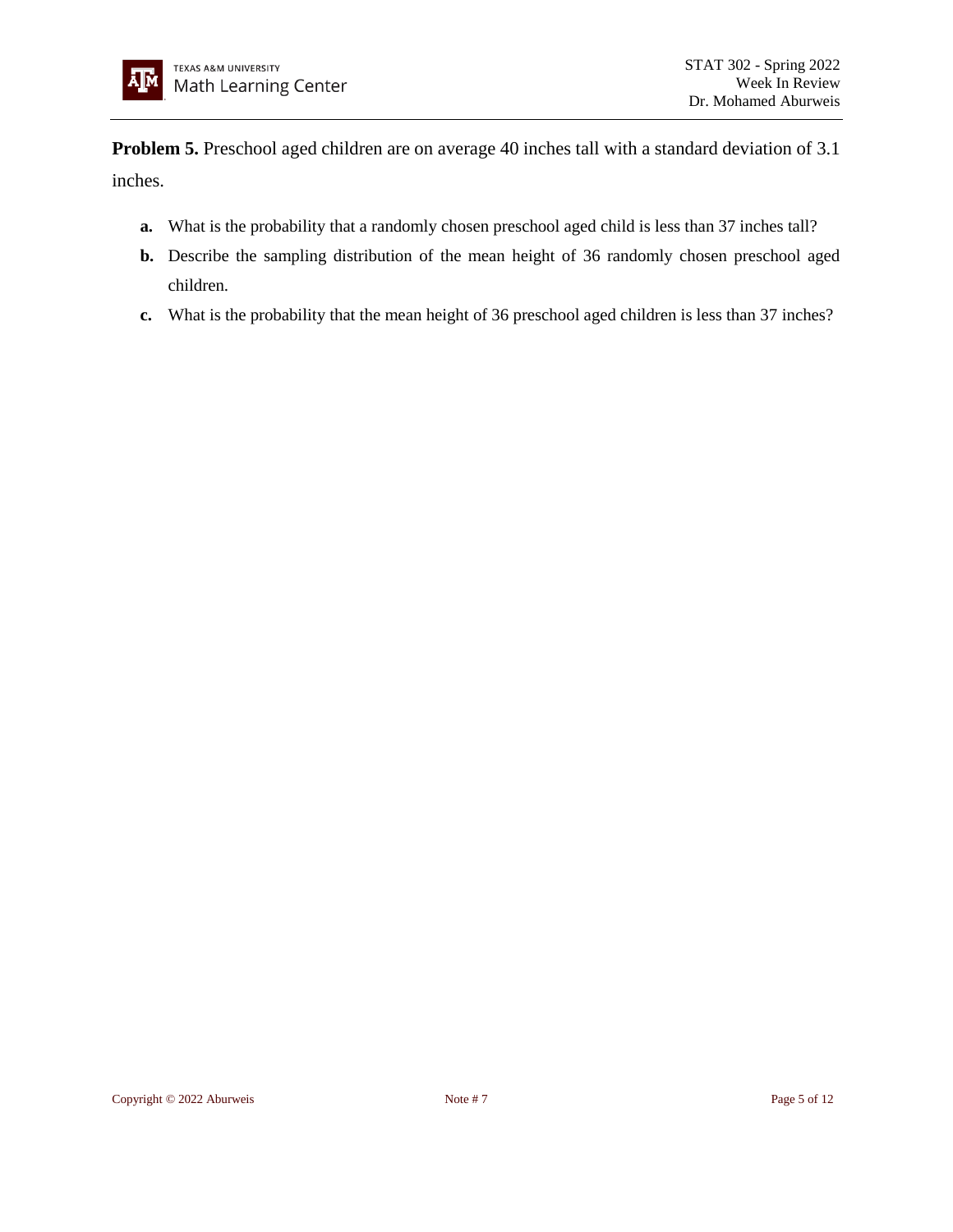**Problem 6.** Jenna wants to know what the true average price of a gallon of gasoline in her city is, so she takes a random sample and creates a 95% confidence interval. The interval from her study is (\$2.47, \$2.85).

- **a.** Based on her interval, is it plausible or possible that the true average price of a gallon of gasoline in her city is \$2.99?
- **b.** Based on her interval, is it plausible or possible that the true average price of a gallon of gasoline in her city is \$2.59?
- **c.** Based on her interval, is it plausible or possible that the true average price of a gallon of gasoline in her city is -\$2.09?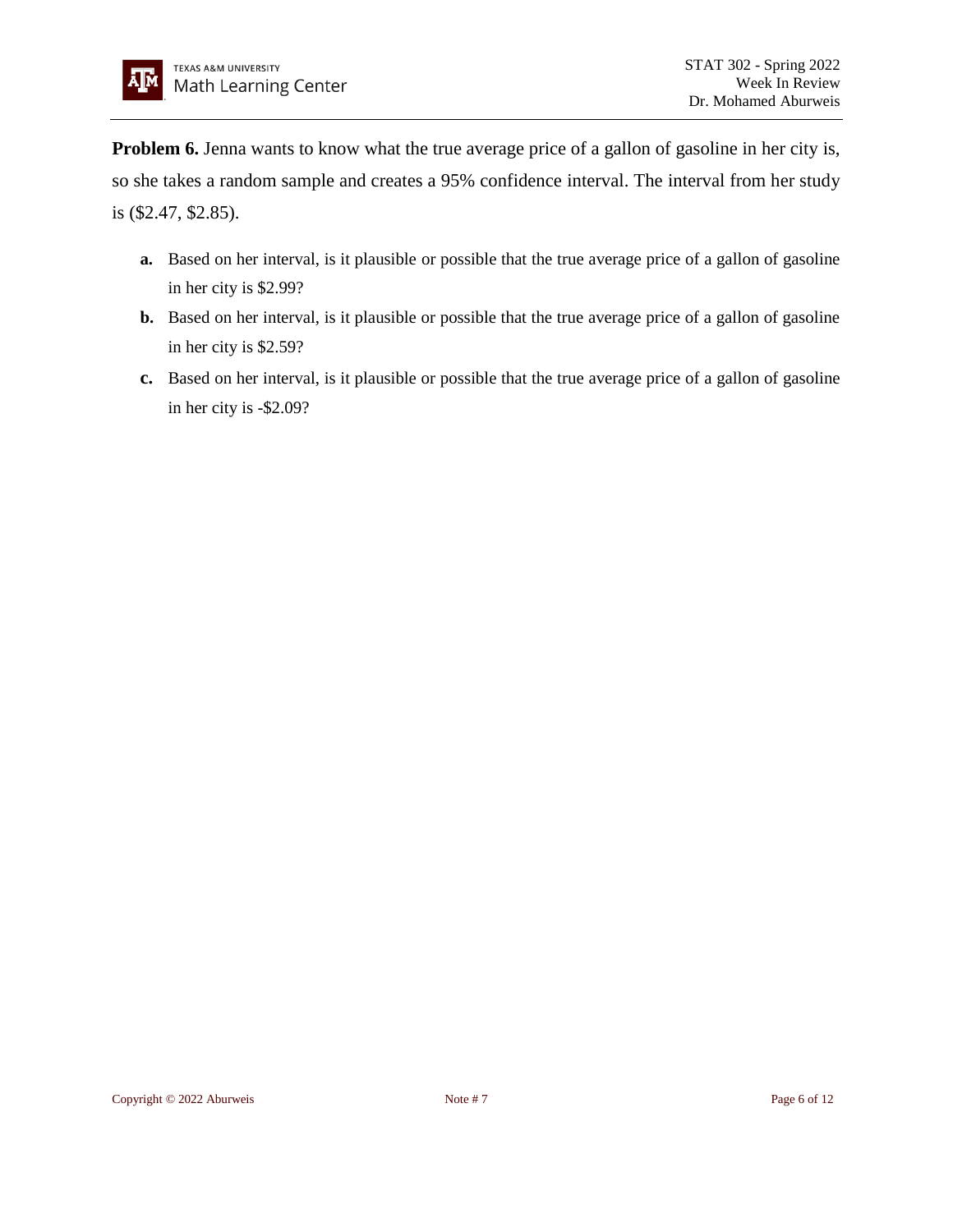

**Problem 7.** Your local school board wants to determine the proportion of people who plan on voting for the school levy in the upcoming election. They conduct a random phone poll, where they contact 150 individuals and ask them whether or not they plan on voting for the levy. Of these 150 respondents, 78 people say they plan on voting for the levy. The school board wants to determine whether or not the data supports the idea that more than 50% of people plan on voting for the levy. **Create a 98% confidence interval for the true proportion of all people who plan on voting for the levy.**

- **a.** What is the 98% confidence interval?
- **b.** What is the correct interpretation of the confidence interval?
- **c.** Are the assumptions met? Explain.
- **d.** Based on the confidence interval, what can you say about the school board's question?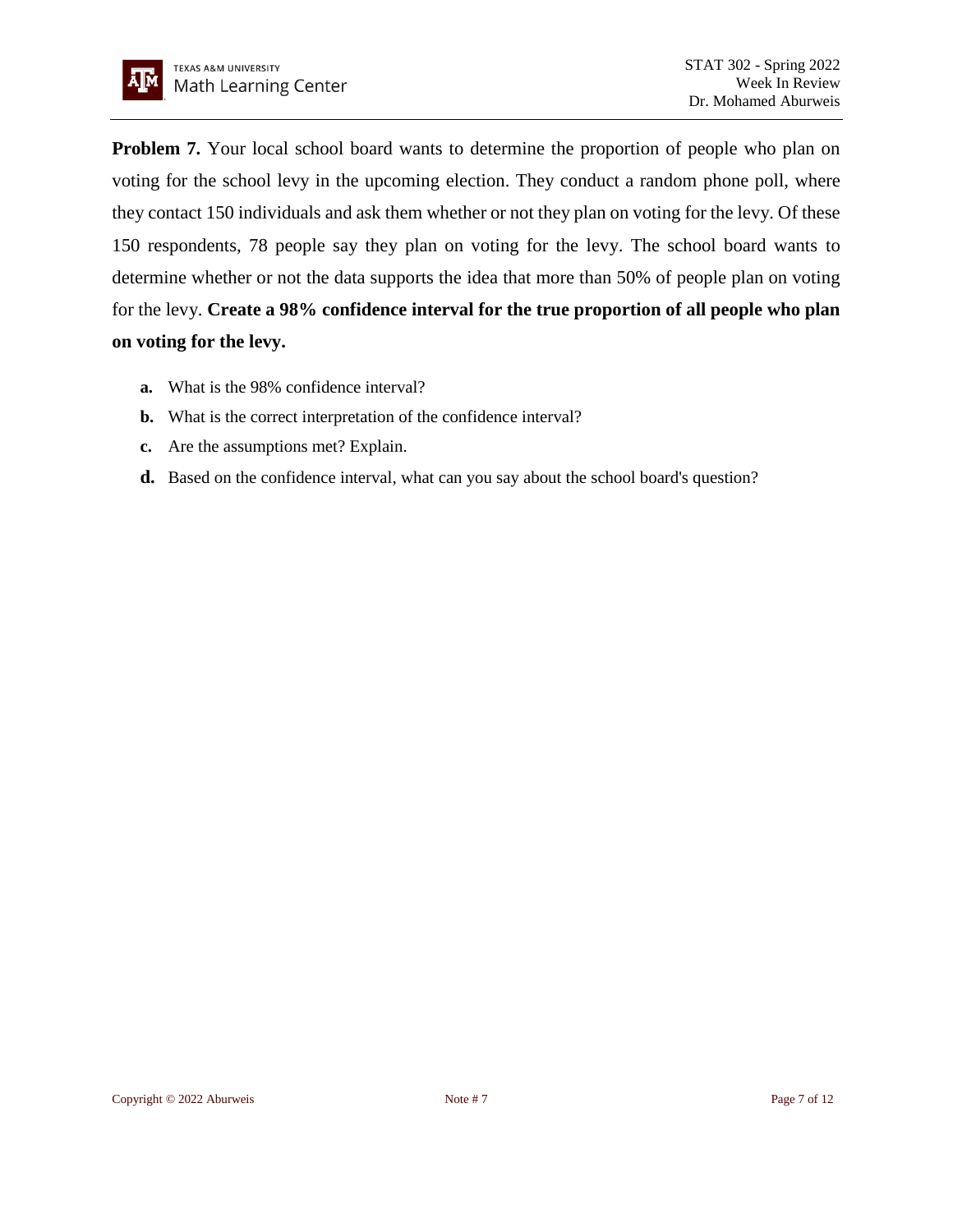

**Problem 8.** Your local school board wants to determine the proportion of people who plan on voting for the school levy in the upcoming election. They conduct a random phone poll, where they contact 150 individuals and ask them whether or not they plan on voting for the levy. Of these 150 respondents, 78 people say they plan on voting for the levy. The school board wants to determine whether or not the data supports the idea that more than 50% of people plan on voting for the levy. **Conduct a hypothesis test at the 0.05 significance level to test this claim.**

- **a.** What are the hypotheses?
- **b.** What is the significance level?
- **c.** What is the value of the test statistic?
- **d.** What is the p-value?
- **e.** What is the correct decision?
- **f.** What is the appropriate conclusion/interpretation?
- **g.** Are the assumptions met? Explain.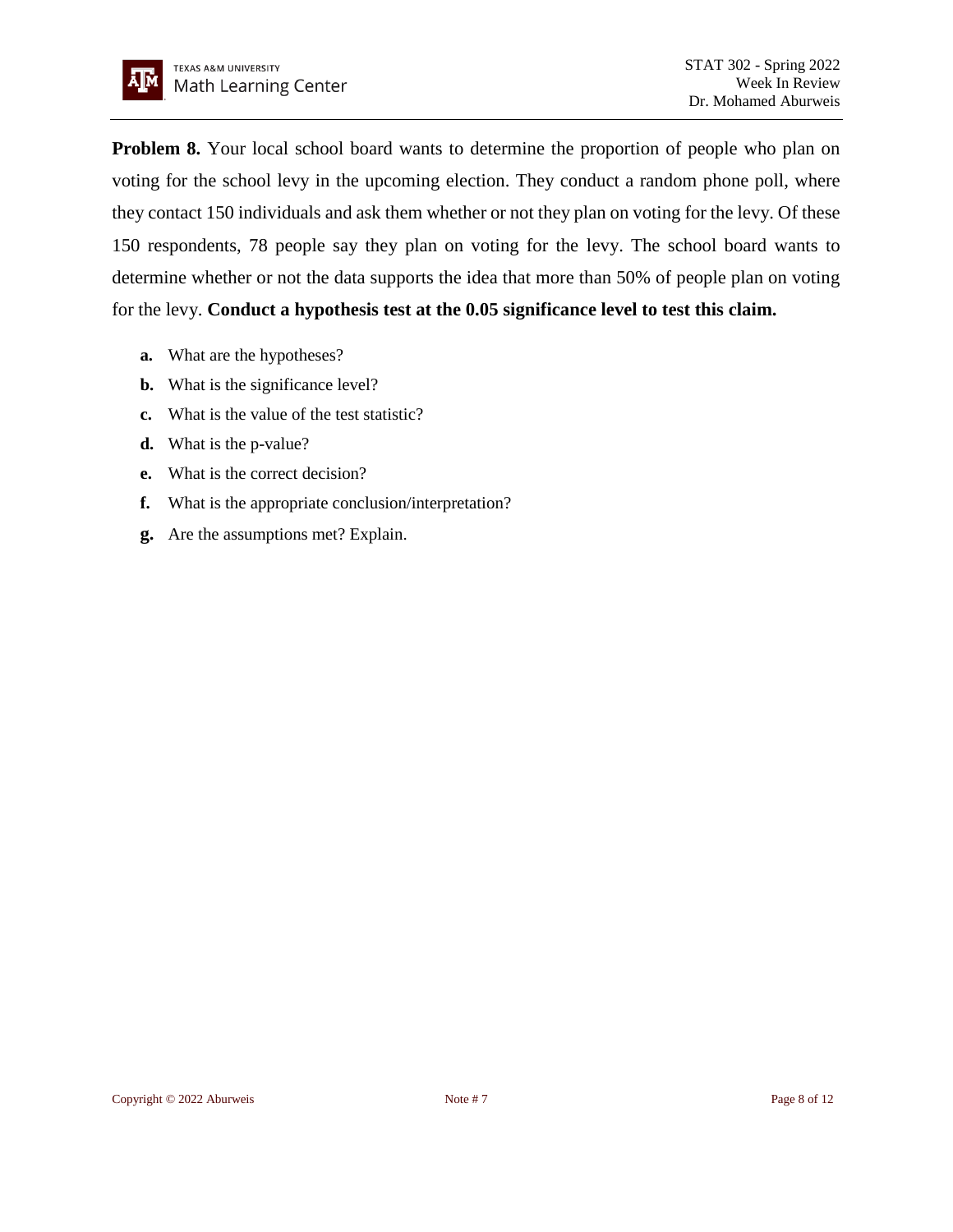

**Problem 9.** Your local school board wants to determine if the proportion of people who plan on voting for the school levy in the upcoming election is different for families who have elementary aged students and families that do not. They conduct a random phone poll, where they contact 200 families. Of the 100 families with elementary-aged students, 75 say they plan on voting for the levy. Of the 100 families without elementary-aged students, 68 say they plan on voting for the levy. Let Group  $A =$  Families with Elementary Aged Students and Group  $B =$  Families without Elementary Aged Students. **Create a 98% confidence interval for the difference between the two proportions.**

- **a.** What is the 98% confidence interval?
- **b.** What is the correct interpretation of the confidence interval?
- **c.** Are the assumptions met? Explain.
- **d.** Based on the confidence interval, what can you say about the school board's question?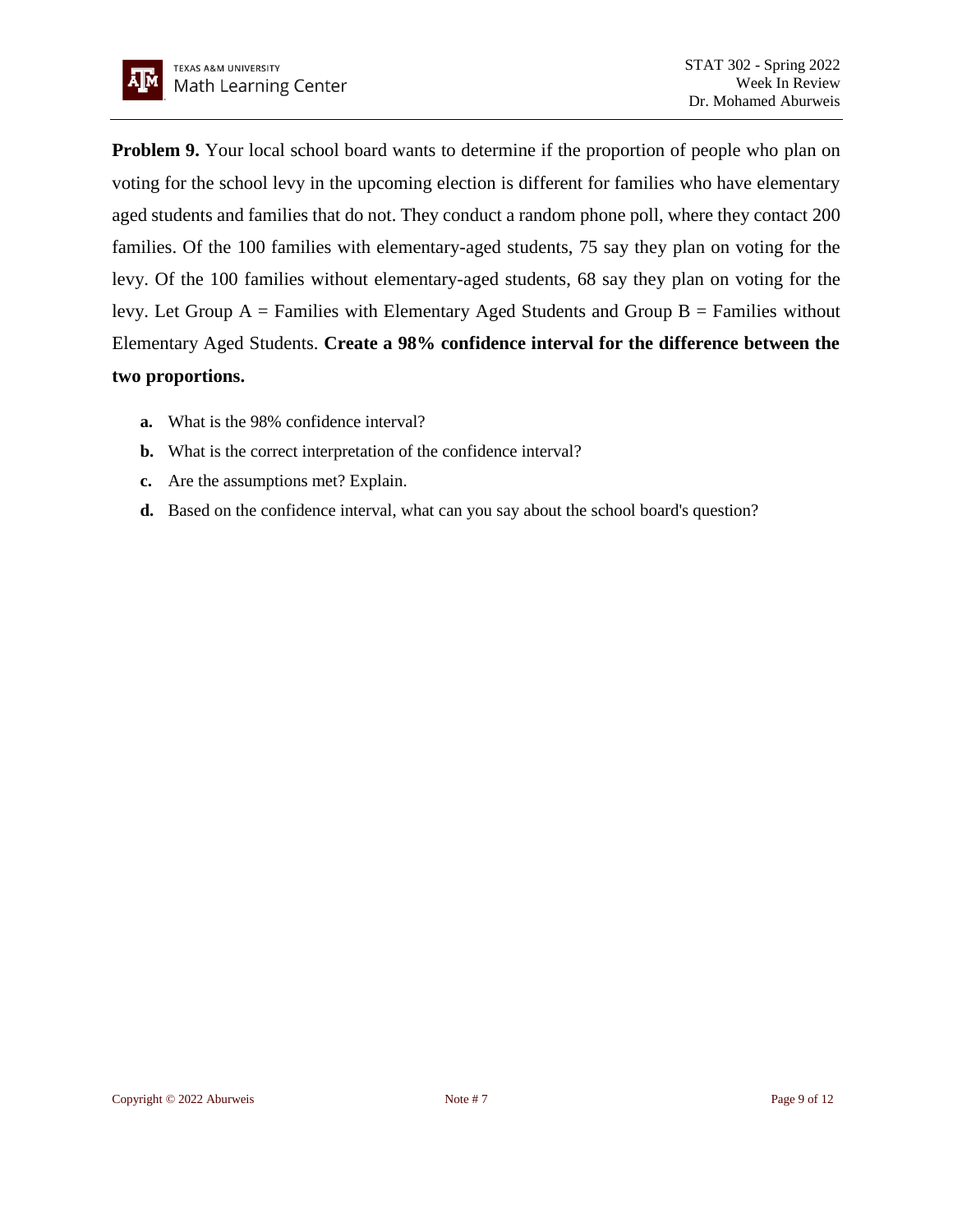

**Problem 10.** Your local school board wants to determine if the proportion of people who plan on voting for the school levy in the upcoming election is different for families who have elementary aged students and families that do not. They conduct a random phone poll, where they contact 200 families. Of the 100 families with elementary-aged students, 75 say they plan on voting for the levy. Of the 100 families without elementary-aged students, 68 say they plan on voting for the levy. Let Group  $A =$  Families with Elementary Aged Students and Group  $B =$  Families without Elementary Aged Students. **Conduct a hypothesis test at the 0.02 significance level to test this.**

- **a.** What are the hypotheses?
- **b.** What is the significance level?
- **c.** What is the value of the test statistic?
- **d.** What is the p-value?
- **e.** What is the correct decision?
- **f.** What is the appropriate conclusion/interpretation?
- **g.** Are the assumptions met? Explain.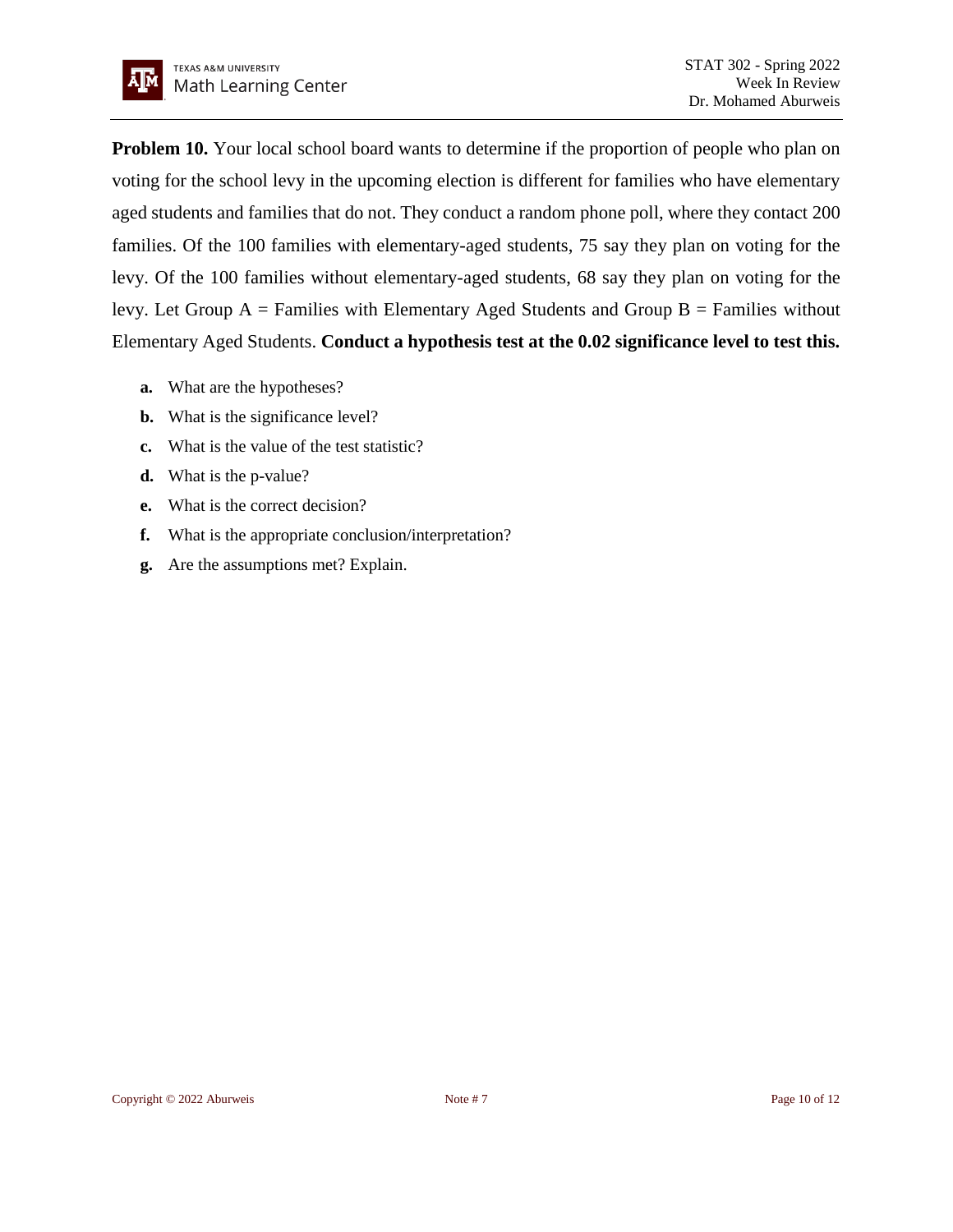**Problem 11.** The p-value for a two-sided hypothesis test of the null hypothesis  $H_0: \mu = 12$  is 0.07. Which of the following confidence interval would include the value 12? Select all that apply.

- **a.** 90% Confidence interval.
- **b.** 95% Confidence interval.
- **c.** 99% Confidence interval.